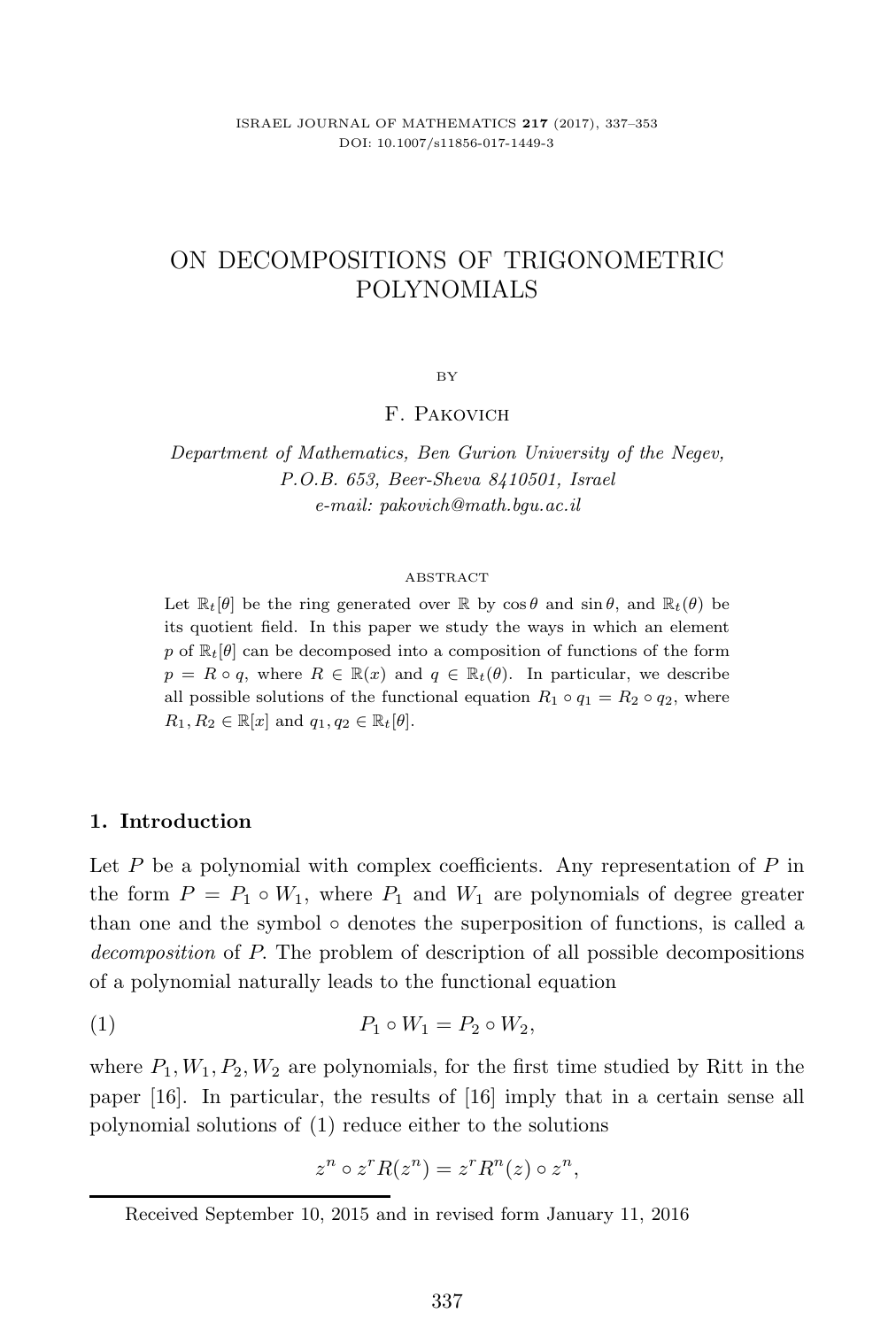where R is a polynomial, and  $r \geq 0$ ,  $n \geq 1$ , or to the solutions

$$
(2) \t\t T_n \circ T_m = T_m \circ T_n,
$$

where  $T_n, T_m$  are Chebyshev polynomials.

Functional equation (1) is closely related to the so-called "polynomial moment problem" which asks to describe complex polynomials  $P, Q$  such that the equalities

(3) 
$$
\int_0^1 P^i dQ = 0, \quad i \ge 0,
$$

hold. Indeed, it is easy to see using the change  $z \to W(z)$  that (3) is satisfied whenever there exist polynomials  $\widetilde{P}$ ,  $\widetilde{Q}$ , and W such that

(4) 
$$
P = \widetilde{P} \circ W, \quad Q = \widetilde{Q} \circ W, \quad W(0) = W(1).
$$

Furthermore, it was shown in [14] that if polynomials  $P$ ,  $Q$  satisfy (3), then there exist polynomials  $Q_j$  such that  $Q = \sum_i Q_j$  and the equalities

(5) 
$$
P = \widetilde{P}_j \circ W_j, \quad Q_j = \widetilde{Q}_j \circ W_j, \quad W_j(0) = W_j(1)
$$

hold for some polynomials  $\tilde{P}_j$ ,  $\tilde{Q}_j$ ,  $W_j$ . Thus, the most interesting solutions of the polynomial moment problem arise from polynomials having "multiple" decompositions

(6) 
$$
P = \widetilde{P}_1 \circ W_1 = \widetilde{P}_2 \circ W_2 = \cdots = \widetilde{P}_s \circ W_s.
$$

Polynomial solutions of (6) were described in the paper [11], where the corresponding generalization of the result of Ritt about solutions of (1) was obtained.

The polynomial moment problem naturally appears in the study of the center problem for the Abel differential equation with polynomial coefficients, which is a simplified analog of the center problem for the Abel differential equation whose coefficients are trigonometric polynomials over  $\mathbb R$  (see e.g. the recent papers [3], [2] and the bibliography therein). In its turn, the last problem is closely related to the classical center-focus problem of Poincaré  $([4])$ . In the same way as the center problem for the Abel equation with polynomial coefficients leads to the polynomial moment problem, the center problem for the Abel equation with trigonometric coefficients leads to the following "trigonometric moment problem". Let

$$
p = p(\cos \theta, \sin \theta), \quad q = q(\cos \theta, \sin \theta)
$$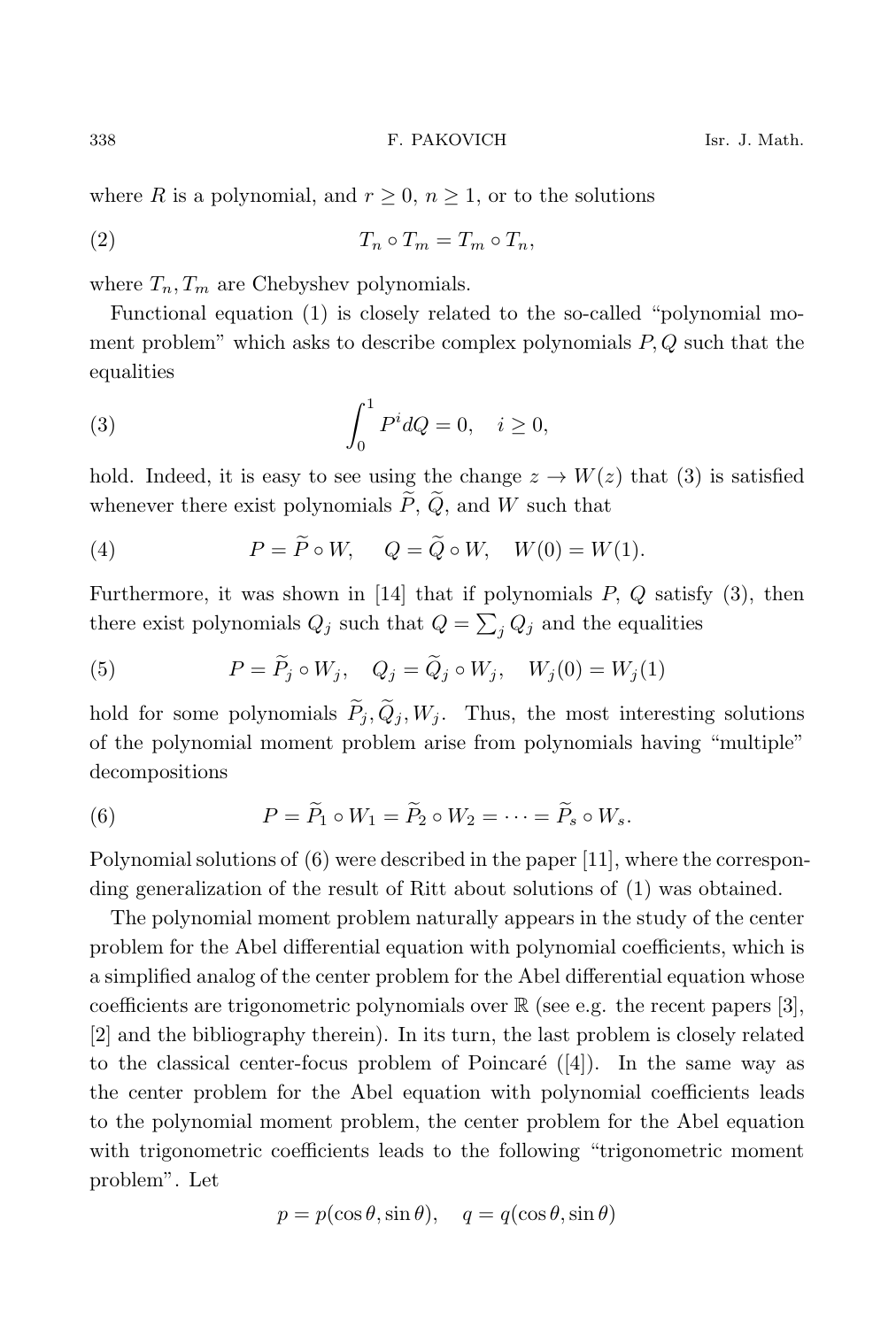be trigonometric polynomials over  $\mathbb{R}$ , that is elements of the ring  $\mathbb{R}_t[\theta]$  generated over R by the functions  $\cos \theta$ ,  $\sin \theta$ . What are the conditions implying that the equalities

(7) 
$$
\int_0^{2\pi} p^i dq = 0, \quad i \ge 0,
$$

hold? As in the case of the polynomial moment problem one can consider a complex version of this problem (see [12], [15], [1]). However, examples constructed in [15], [1] suggest that in the trigonometric case the complex version of the problem may be much more complicated than the real one.

Again, a natural sufficient condition for (7) to be satisfied is related to compositional properties of  $p$  and  $q$ . Namely, it is easy to see that if there exist  $P, Q \in \mathbb{R}[x]$  and  $w \in \mathbb{R}_t[\theta]$  such that

(8) 
$$
p = P \circ w, \quad q = Q \circ w,
$$

then (7) holds. Furthermore, if for given p there exist several such  $q$  (with different w), then  $(7)$  obviously holds for their sum. Thus, the trigonometric moment problem leads to the problem of the description of solutions of the equation

$$
(9) \t\t P_1 \circ w_1 = P_2 \circ w_2,
$$

where  $w_1, w_2 \in \mathbb{R}_t[\theta]$  and  $P_1, P_2 \in \mathbb{R}[x]$ , and the main goal of this paper is to provide such a description. Notice that, besides its relation with the trigonometric moment problem, functional equation (9) seems to be of interest by itself. In particular, it contains among its solutions the most known trigonometric identity

(10) 
$$
\sin^2 \theta = 1 - \cos^2 \theta.
$$

Besides, the problem of the description of solutions of (9) absorbs the problem of the description of polynomial solutions of  $(1)$  over  $\mathbb{R}$ , since for any polynomial solution of (1) and any  $w \in \mathbb{R}_t[\theta]$  we obtain a solution of (9) setting

$$
w_1 = W_1 \circ w, \quad w_2 = W_2 \circ w.
$$

Observe that if  $P_1, P_2, w_1, w_2$  is a solution of (9), then for any  $k \in \mathbb{N}$  and  $b \in \mathbb{R}$  we obtain another solution  $P_1, P_2, \tilde{w}_1, \tilde{w}_2$  setting

$$
\widetilde{w}_1(\theta) = w_1(k\theta + b), \quad \widetilde{w}_2(\theta) = w_2(k\theta + b).
$$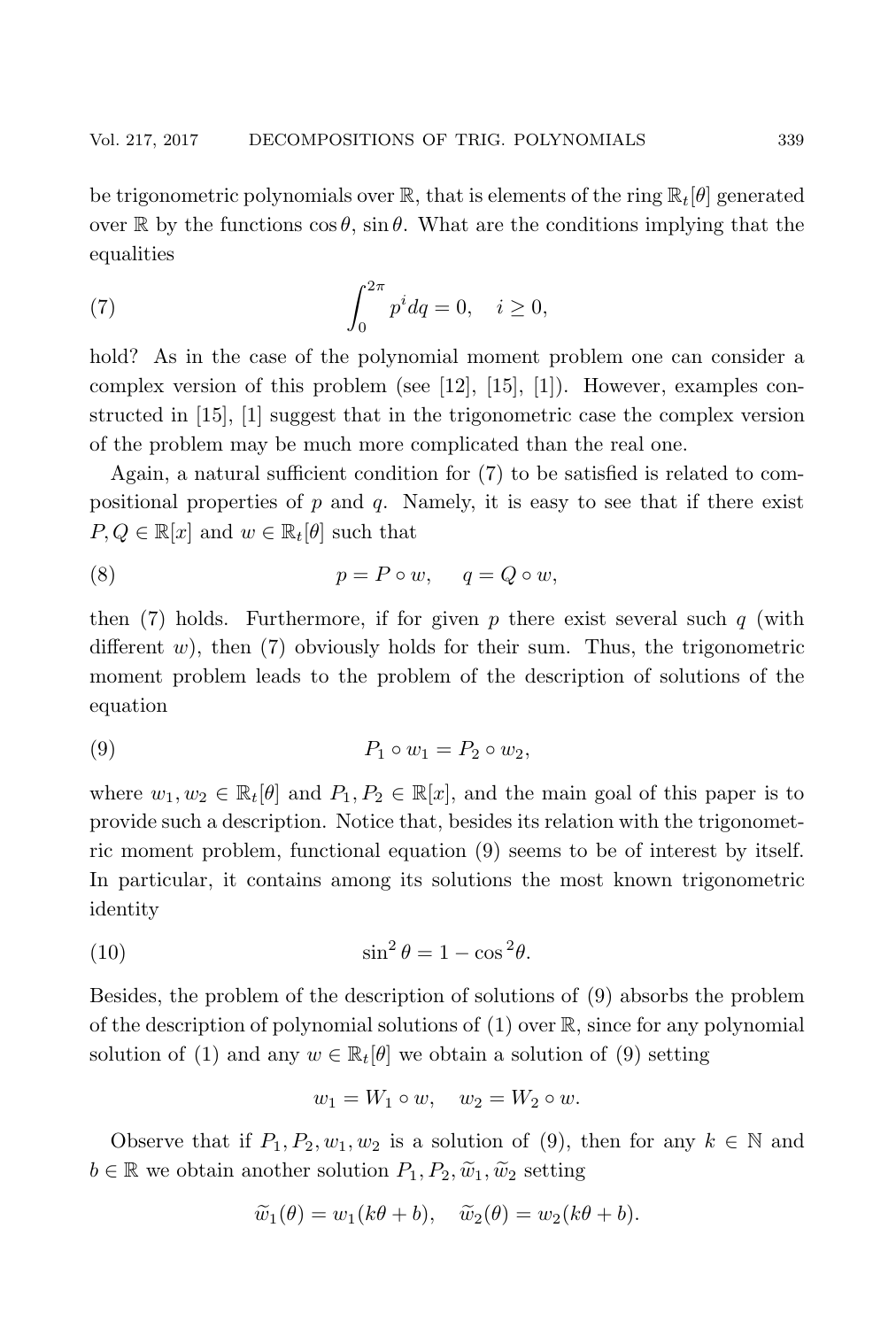Further, if  $P_1, P_2, w_1, w_2$  is a solution of (9), then for any  $U \in \mathbb{R}[t]$  we obtain another solution  $\widetilde{P}_1, \widetilde{P}_2, w_1, w_2$  setting

$$
\widetilde{P}_1 = U \circ P_1, \quad \widetilde{P}_2 = U \circ P_2.
$$

Let p be an element of  $\mathbb{R}_t[\theta]$  or  $\mathbb{R}[x]$ , and  $p = P_1 \circ w_1$  and  $p = \widetilde{P}_1 \circ \widetilde{w}_1$ be two decompositions of p, such that  $P_1, \widetilde{P}_1 \in \mathbb{R}[x]$  and  $w_1, \widetilde{w}_1 \in \mathbb{R}_t[\theta]$  or  $w_1, \widetilde{w}_1 \in \mathbb{R}[x]$ . We will call these decompositions *equivalent*, and use the notation  $P_1 \circ w_1 \sim \tilde{P}_1 \circ \tilde{w}_1$ , if there exists  $\mu \in \mathbb{R}[x]$  of degree one such that

$$
\widetilde{P}_1 = P_1 \circ \mu, \quad \widetilde{w}_1 = \mu^{-1} \circ w_1.
$$

With the above notation our main result about solutions of (9) may be formulated as follows.

THEOREM 1.1: Assume that  $P_1, P_2 \in \mathbb{R}[x] \setminus \mathbb{R}$  and  $w_1, w_2 \in \mathbb{R}_t[\theta] \setminus \mathbb{R}$  satisfy *the equality*

$$
P_1 \circ w_1 = P_2 \circ w_2.
$$

*Then, up to a possible replacement of*  $P_1$  *by*  $P_2$  *and*  $w_1$  *by*  $w_2$ *, one of the following conditions holds:*

*1.* There exist  $U, \widetilde{P}_1, \widetilde{P}_2, W_1, W_2 \in \mathbb{R}[x]$  and  $\widetilde{w} \in \mathbb{R}_t[\theta]$  such that  $P_1 = U \circ \widetilde{P}_1, \quad P_2 = U \circ \widetilde{P}_2, \quad w_1 = W_1 \circ \widetilde{w}, \quad w_2 = W_2 \circ \widetilde{w}, \quad \widetilde{P}_1 \circ W_1 = \widetilde{P}_2 \circ W_2,$ *and either*

a) 
$$
\widetilde{P}_1 \circ W_1 \sim z^n \circ z^r R(z^n), \qquad \widetilde{P}_2 \circ W_2 \sim z^r R^n(z) \circ z^n,
$$

*where*  $R \in \mathbb{R}[x]$ ,  $r \geq 0$ ,  $n \geq 1$ , and  $GCD(n, r) = 1$ , or

b)  $\widetilde{P}_1 \circ W_1 \sim T_n \circ T_m, \qquad \widetilde{P}_2 \circ W_2 \sim T_m \circ T_n,$ 

*where*  $T_n$  and  $T_m$  are Chebyshev polynomials,  $m, n \geq 1$ , and  $GCD(n, m)=1.$ 

2. There exist  $U, \widetilde{P}_1, \widetilde{P}_2 \in \mathbb{R}[x], \widetilde{w}_1, \widetilde{w}_2 \in \mathbb{R}_t[\theta]$ , and a polynomial  $W(\theta) = k\theta + b$ , where  $k \in \mathbb{N}$ ,  $b \in \mathbb{R}$ , such that

 $P_1 = U \circ \widetilde{P}_1, \quad P_2 = U \circ \widetilde{P}_2, \quad w_1 = \widetilde{w}_1 \circ W, \quad w_2 = \widetilde{w}_2 \circ W, \quad \widetilde{P}_1 \circ \widetilde{w}_1 = \widetilde{P}_2 \circ \widetilde{w}_2,$ *and either*

a)  $\tilde{P}_1 \circ \tilde{w}_1 \sim z^2 \circ \cos \theta S(\sin \theta), \qquad \tilde{P}_2 \circ \tilde{w}_2 \sim (1-z^2) S^2(z) \circ \sin \theta,$ *where*  $S \in \mathbb{R}[x]$ *, or*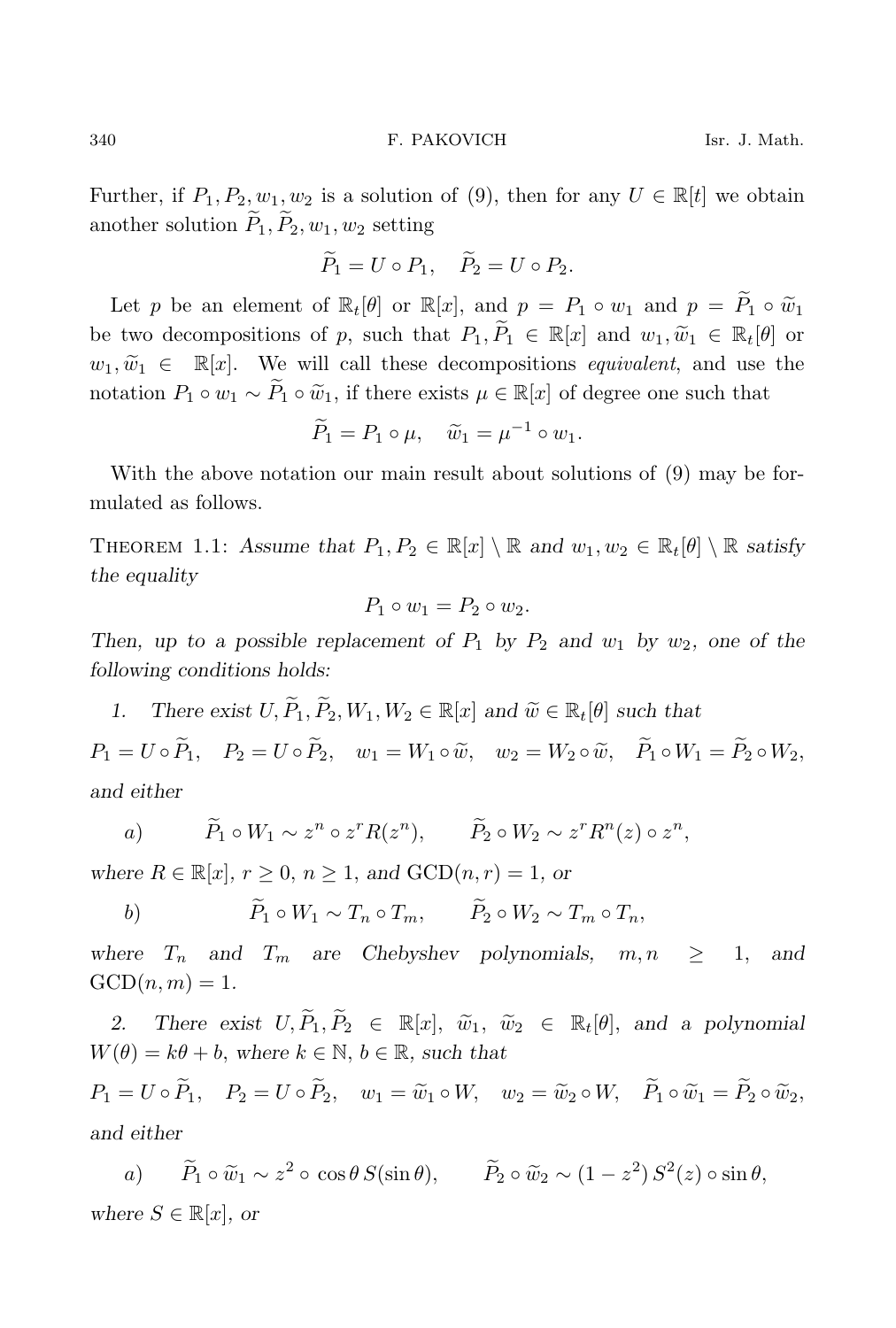b) 
$$
\widetilde{P}_1 \circ \widetilde{w}_1 \sim -T_{nl} \circ \cos\left(\frac{(2s+1)\pi}{nl} + m\theta\right), \qquad \widetilde{P}_2 \circ \widetilde{w}_2 \sim T_{ml} \circ \cos\left(n\theta\right),
$$

*where*  $T_{nl}$  *and*  $T_{ml}$  *are Chebyshev polynomials,*  $m, n \geq 1, l > 1, 0 \leq s < nl$ , and  $GCD(n, m) = 1$ .

Notice that solutions of types 1, a) and 1, b) reduce to polynomial solutions of  $(1)$ , while solutions of type 2, a) generalize identity  $(10)$ . Further, solutions of type 2, b) can be considered as a generalization of the identity

$$
T_n \circ \cos m\theta = T_m \circ \cos n\theta,
$$

although this identity itself is an example of a solution of type 1, b) since

$$
\cos m\theta = T_m \circ \cos \theta, \quad \cos n\theta = T_n \circ \cos \theta.
$$

Our approach to functional equation (9) relies on the isomorphism

$$
\varphi: \ \cos \theta \to \left(\frac{z+1/z}{2}\right), \ \sin \theta \to \left(\frac{z-1/z}{2i}\right),\
$$

between the ring  $\mathbb{R}_t[\theta]$  and a subring of the ring  $\mathbb{C}[z,1/z]$  of complex Laurent polynomials. Clearly, any decomposition  $p = P \circ w$  of  $p \in \mathbb{R}_t[\theta]$ , where  $P \in \mathbb{R}[x]$ and  $w \in \mathbb{R}_t[\theta]$ , or more generally where  $P \in \mathbb{R}(x)$  and w is contained in the quotient field  $\mathbb{R}_t(\theta)$  of  $\mathbb{R}_t[\theta]$ , descends to a decomposition  $\varphi(p) = P \circ \varphi(w)$  of  $\varphi(p)$ , making it possible to use results of [9] about decompositions of Laurent polynomials into compositions of rational functions for the study of decompositions of trigonometric polynomials.

The paper is organized as follows. In the second section we recall some basic facts about decompositions of Laurent polynomials and prove their analogues for decompositions in  $\mathbb{R}_t[\theta]$ . We also show (Corollary 2.1) that for  $p \in \mathbb{R}_t[\theta]$  any equivalence class of decompositions of  $\varphi(p) \in \mathbb{C}[z,1/z]$  into a composition of rational functions over C contains a representative which lifts to a decomposition  $p = P \circ w$ , where  $P \in \mathbb{R}(x)$  and  $w \in \mathbb{R}_t(\theta)$ . This result shows that the decomposition theory for  $\mathbb{R}_t[\theta]$  is "isomorphic" to the decomposition theory for a certain subclass of complex Laurent polynomials, and permits to deduce results about decompositions in  $\mathbb{R}_t[\theta]$  from the ones in  $\mathbb{C}[z,1/z]$ . In the third section, based on the results of the second section and results of [9] about decompositions of Laurent polynomials, we prove Theorem 1.1.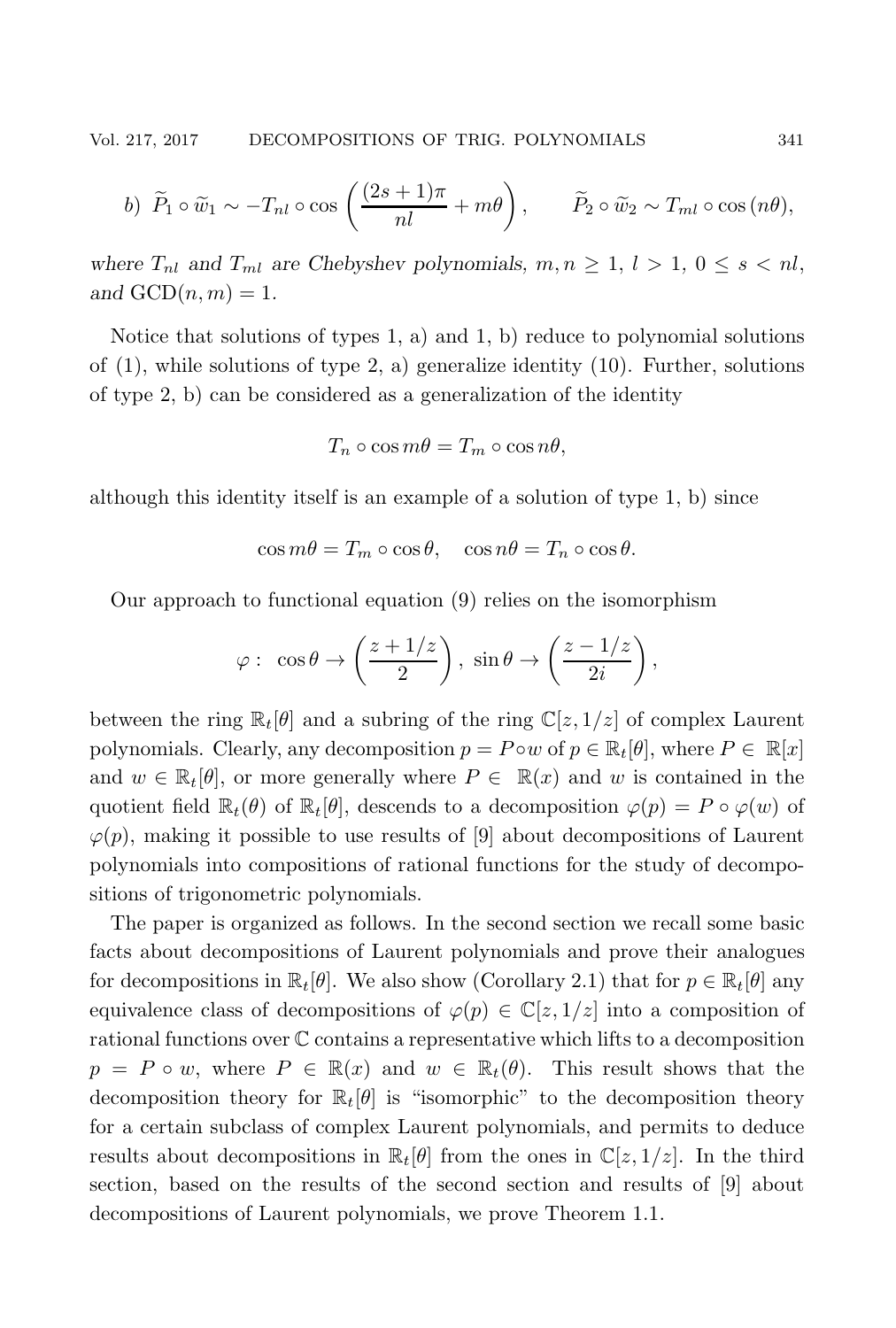### **2.** Decompositions in  $\mathbb{R}_t[\theta]$  and in  $\mathbb{C}[z,1/z]$

It is well known that  $\mathbb{R}_t[\theta]$  is isomorphic to a subring of the field  $\mathbb{R}(x)$ , where the isomorphism  $\psi : \mathbb{R}_t[\theta] \to \mathbb{R}(x)$  is defined by the formulas

(11) 
$$
\psi(\sin \theta) = \frac{2x}{1+x^2}, \quad \psi(\cos \theta) = \frac{1-x^2}{1+x^2}.
$$

Furthermore, the isomorphism  $\psi$  extends to an isomorphism between  $\mathbb{R}_t(\theta)$  and  $\mathbb{R}(x)$  which maps the generator  $\tan(\theta/2)$  of  $\mathbb{R}_t(\theta)$  to the generator x of  $\mathbb{C}(x)$ ,

$$
x = \psi \left( \frac{\sin \theta}{1 + \cos \theta} \right) = \psi \left( \tan(\theta/2) \right).
$$

In particular, this implies by the Lüroth theorem that any subfield k of  $\mathbb{R}_t(\theta)$ has the form  $k = \mathbb{R}(b)$  for some  $b \in \mathbb{R}_t(\theta)$ . In this paper, however, instead of the isomorphism  $\psi$  we will use the isomorphism  $\varphi$  between the ring  $\mathbb{R}_t[\theta]$  and a subring of the ring  $\mathbb{C}[z, 1/z]$  of complex Laurent polynomials, defined by the formulas

(12) 
$$
\varphi(\cos \theta) = \frac{z + 1/z}{2}, \quad \varphi(\sin \theta) = \frac{z - 1/z}{2i},
$$

which seems to be more useful for the study of compositional properties of  $\mathbb{R}_t[\theta]$ .

For brevity, we will denote the ring  $\mathbb{C}[z, 1/z]$  by  $\mathcal{L}[z]$  and the image of  $\mathbb{R}_t[\theta]$ in  $\mathcal{L}[z]$  under the isomorphism  $\varphi$  by  $\mathcal{L}_{\mathbb{R}}[z]$ . It is easy to see that  $\mathcal{L}_{\mathbb{R}}[z]$  consists of Laurent polynomials L such that  $\bar{L}(1/z) = L(z)$ , where  $\bar{L}$  denotes the Laurent polynomial obtained from  $L$  by the complex conjugation of all its coefficients. Clearly, the isomorphism  $\varphi$  extends to an isomorphism between  $\mathbb{R}_t(\theta)$ and  $\mathcal{L}_{\mathbb{R}}(z)$ , where  $\mathcal{L}_{\mathbb{R}}(z)$  consists of rational functions R satisfying the equality  $R(1/z) = R(z)$ .

Any decomposition  $p = P \circ w$ , where  $p \in \mathbb{R}_t[\theta]$ ,  $P \in \mathbb{R}(x)$ , and  $w \in \mathbb{R}_t(\theta)$ , obviously descends to a decomposition  $\varphi(p) = P \circ \varphi(w)$ , where  $\varphi(p) \in \mathcal{L}_{\mathbb{R}}[z]$ and  $\varphi(w) \in \mathcal{L}_{\mathbb{R}}(z)$ . However, it is clear that  $L = \varphi(p)$  may have decompositions  $L = A \circ B$ , where  $A, B \in \mathbb{C}(z)$ , such that the coefficients of A are not real and B is not contained in  $\mathcal{L}_{\mathbb{R}}(z)$ . In this context the following simple lemma is useful.

LEMMA 2.1: Let  $L \in \mathcal{L}_{\mathbb{R}}(z) \setminus \mathbb{R}$  and let  $L = A \circ B$  be a decomposition of L into *a composition of rational functions*  $A, B \in \mathbb{C}(z)$ . Then the inclusion  $B \in \mathcal{L}_{\mathbb{R}}(z)$ *implies the inclusion*  $A \in \mathbb{R}(x)$ *.* 

*Proof.* Indeed, since  $L, B \in \mathcal{L}_{\mathbb{R}}(z)$ , we have  $A \circ B = \overline{A} \circ \overline{B} \circ 1/z = \overline{A} \circ B$ , implying that  $A = A$ .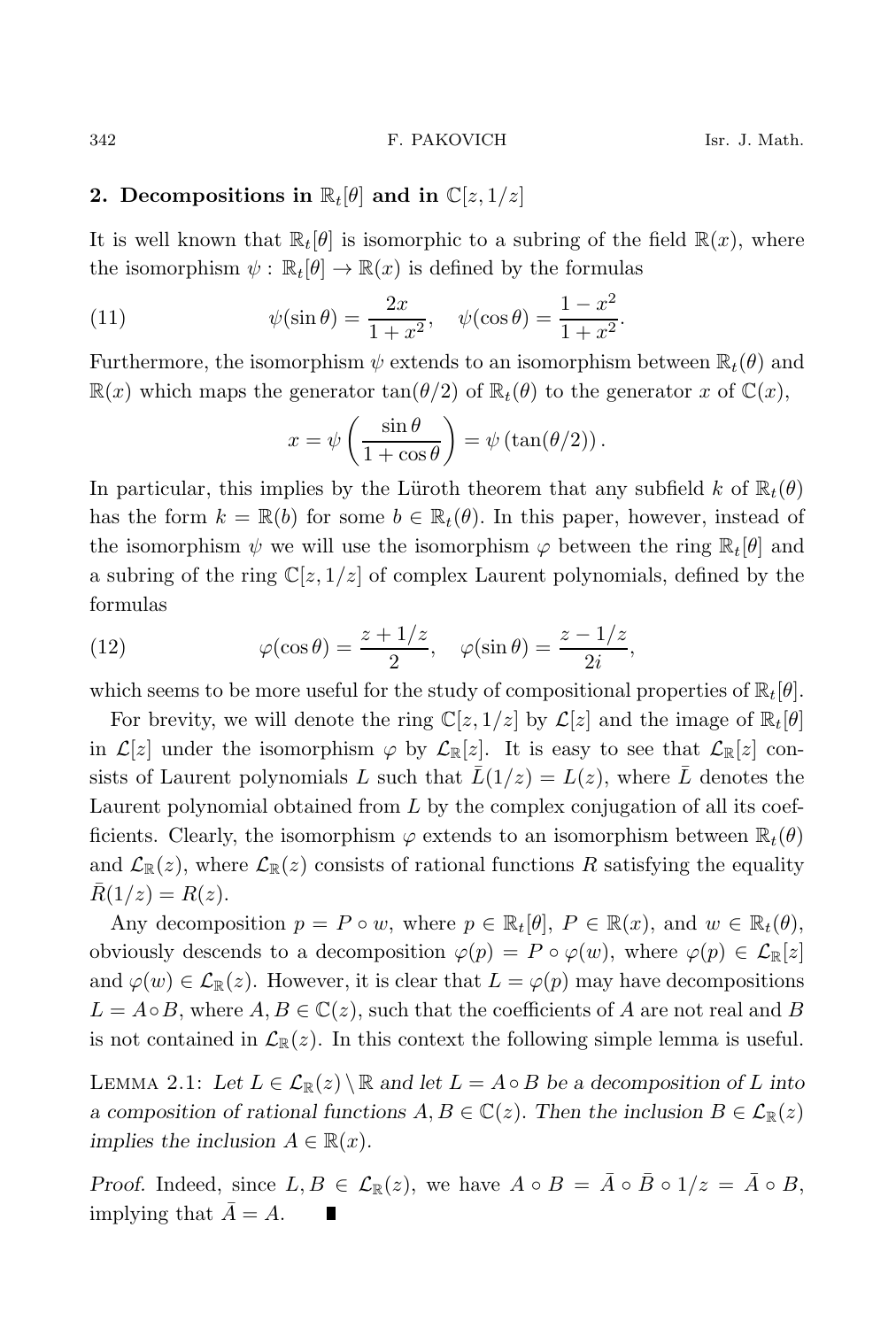We will call a Laurent polynomial L *proper* if L is neither a polynomial in z, nor a polynomial in  $1/z$ , or in other words if L has exactly two poles. The lemma below is a starting point of the decomposition theory of Laurent polynomials (see [9]).

LEMMA 2.2: Let  $L = P \circ W$  be a decomposition of  $L \in \mathcal{L}[z] \setminus \mathbb{C}$  into a compo*sition of rational functions*  $P, W \in \mathbb{C}(z)$ . Then there exists  $\mu \in \mathbb{C}(z)$  of degree *one such that either*  $P \circ \mu$  *is a polynomial and*  $\mu^{-1} \circ W$  *is a Laurent polynomial, or*  $P \circ \mu$  *is a Laurent polynomial and*  $\mu^{-1} \circ W = z^d$ ,  $d \ge 1$ .

*Proof.* Indeed, it follows easily from

$$
L^{-1}\{\infty\} = W^{-1}\{P^{-1}\{\infty\}\} \subseteq \{0, \infty\}
$$

that either  $P^{-1}\{\infty\}$  consists of a single point  $a \in \mathbb{CP}^1$  and  $W^{-1}\{a\} \subseteq \{0, \infty\},$ or  $P^{-1}\{\infty\}$  consists of two points  $a, b \in \mathbb{CP}^1$  and  $W^{-1}\{a, b\} = \{0, \infty\}$ . In the first case there exists a rational function  $\mu \in \mathbb{C}(z)$  of degree one such that  $P \circ \mu$ is a polynomial and  $\mu^{-1} \circ W$  is a Laurent polynomial (which is proper if and only if L is proper). In the second case there exists  $\mu \in \mathbb{C}(z)$  of degree one such that  $P \circ \mu$  is a proper Laurent polynomial and  $\mu^{-1} \circ W = z^d, d \ge 1$ .

The following statement is a "trigonometric" analogue of Lemma 2.2 and is equivalent to Proposition 21 of [7] and to Theorem 5 of [5]. Notice however that the proofs given in [7], [5] are much more complicated than the proof given below. The idea to relate decompositions in  $\mathbb{R}_t[\theta]$  with decompositions in  $\mathcal{L}[z]$ was proposed in the paper [13], and the proof given below essentially coincides with the proof of Lemma 2.2 in [13].

LEMMA 2.3: Let  $p = P \circ w$  be a decomposition of  $p \in \mathbb{R}_t[\theta] \setminus \mathbb{R}$  into a composition *of*  $P \in \mathbb{R}(x)$  *and*  $w \in \mathbb{R}_t(\theta)$ . Then there exists a rational function  $\mu \in \mathbb{R}(x)$  *of degree one such that either*  $P \circ \mu \in \mathbb{R}[x]$  *and*  $\mu^{-1} \circ w \in \mathbb{R}_t[\theta]$ *, or*  $P \circ \mu \in \mathbb{R}(x)$ *and*  $\mu^{-1} \circ w = \tan(d\theta/2), d \ge 1$ .

*Proof.* Setting

$$
L = \varphi(p), \quad W = \varphi(w)
$$

and considering the equality  $L = P \circ W$ , we conclude as above that either

(13) 
$$
P^{-1}\{\infty\} = \{a\} \text{ and } W^{-1}\{a\} = \{0, \infty\}
$$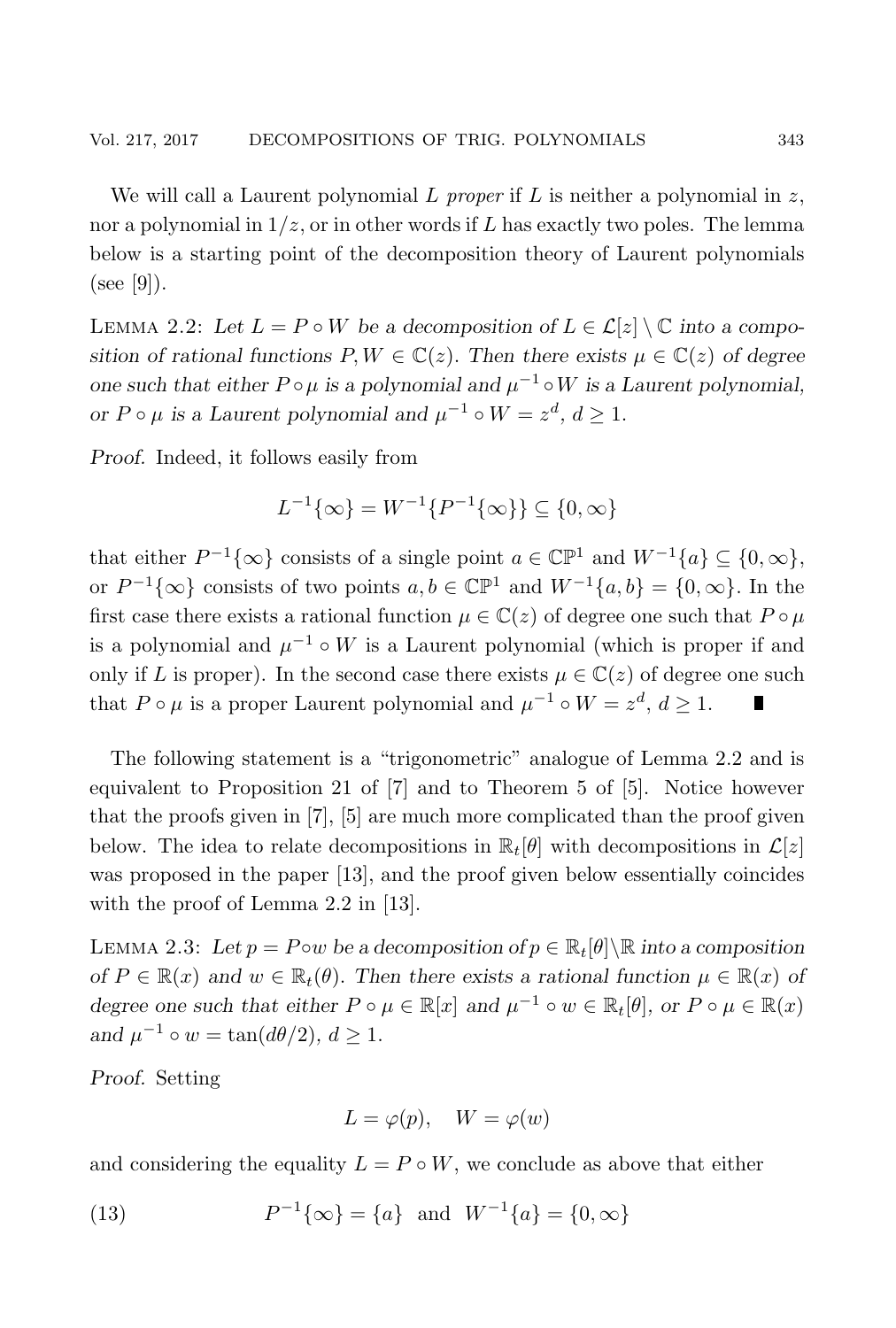for some  $a \in \mathbb{CP}^1$ , or

(14) 
$$
P^{-1}\{\infty\} = \{a, b\} \text{ and } W^{-1}\{a, b\} = \{0, \infty\}
$$

for some  $a, b \in \mathbb{C} \mathbb{P}^1$ .

Assume that (13) holds. Since  $P \in \mathbb{R}(x)$ , it follows from  $P^{-1}\{\infty\} = \{a\}$  that either  $a \in \mathbb{R}$ , or  $a = \infty$  and  $P \in \mathbb{R}[x]$ ,  $W \in \mathcal{L}_{\mathbb{R}}[z]$ . In the second case, since  $\varphi$  is an isomorphism between  $\mathbb{R}_t[\theta]$  and  $\mathcal{L}_{\mathbb{R}}[z]$ , we conclude that  $w \in \mathbb{R}_t[\theta]$ . On the other hand, if  $a \in \mathbb{R}$ , then setting  $\mu = a + 1/z$  we see that  $P \circ \mu \in \mathbb{R}[x]$  and  $\mu^{-1} \circ W \in \mathcal{L}[z]$ . Furthermore, since  $W \in \mathcal{L}_{\mathbb{R}}(z)$  and  $\mu$  has real coefficients, the function  $\mu^{-1} \circ W$  is contained in  $\mathcal{L}_{\mathbb{R}}[z]$  implying that  $\mu^{-1} \circ w \in \mathbb{R}_t[\theta]$ .

If (14) holds, then we can modify  $\mu \in \mathbb{C}(z)$  from Lemma 2.2 so that

(15) 
$$
\mu^{-1} \circ W = \frac{1}{i} \frac{z^d - 1}{z^d + 1} = \frac{1}{i} \left( \frac{z^{d/2} - z^{-d/2}}{z^{d/2} + z^{-d/2}} \right) = \varphi(\tan(d\theta/2)), \quad d \ge 1.
$$

Furthermore, since the functions  $\varphi(\tan(d\theta/2))$  and W are contained in  $\mathcal{L}_{\mathbb{R}}(z)$ , it follows from Lemma 2.1 that  $\mu^{-1} \in \mathbb{R}(x)$ . Therefore,  $P \circ \mu \in \mathbb{R}(x)$ . Finally, clearly,  $\mu^{-1} \circ w = \tan(d\theta/2)$ .

Notice that if  $p = P \circ w$  is a decomposition of  $p \in \mathbb{R}_t[\theta]$  such that  $P \in \mathbb{R}(x)$ and  $w = \tan(d\theta/2), d \ge 1$ , then P has the form

$$
P = \frac{A}{(x^2 + 1)^k}, \quad k \ge 1,
$$

where  $A \in \mathbb{R}[x]$ , and deg  $A \leq 2k$ , since (15) implies that the function  $\mu^{-1} \circ W$ sends 0 and  $\infty$  to i and  $-i$ . Alternatively, we can observe that  $tan(d\theta/2)$  considered as a function of complex variables takes all the values in  $\mathbb{CP}^1$  distinct from  $\pm i$ . Therefore, the function P may have poles only at points  $\pm i$ , since otherwise the composition  $p = P \circ w$  would not be an entire function.

Two different types of decompositions of Laurent polynomials appearing in Lemma 2.2 correspond to two different types of imprimitivity systems in their monodromy groups (for more details concerning decompositions of rational functions with two poles we refer the reader to  $[8]$ ). Namely, if L is a Laurent polynomial of degree  $n$  we may assume that its monodromy group  $G$  contains the permutation

$$
h = (1\,2\,\ldots\,n_1)(n_1+1\,n_1+2\,\ldots\,n_1+n_2),
$$

where  $1 \leq n_1 \leq n$ ,  $0 \leq n_2 < n$ ,  $n_1 + n_2 = n$ . Furthermore, the equalities  $n_1 = n$ ,  $n_2 = 0$  hold if and only if L is not proper.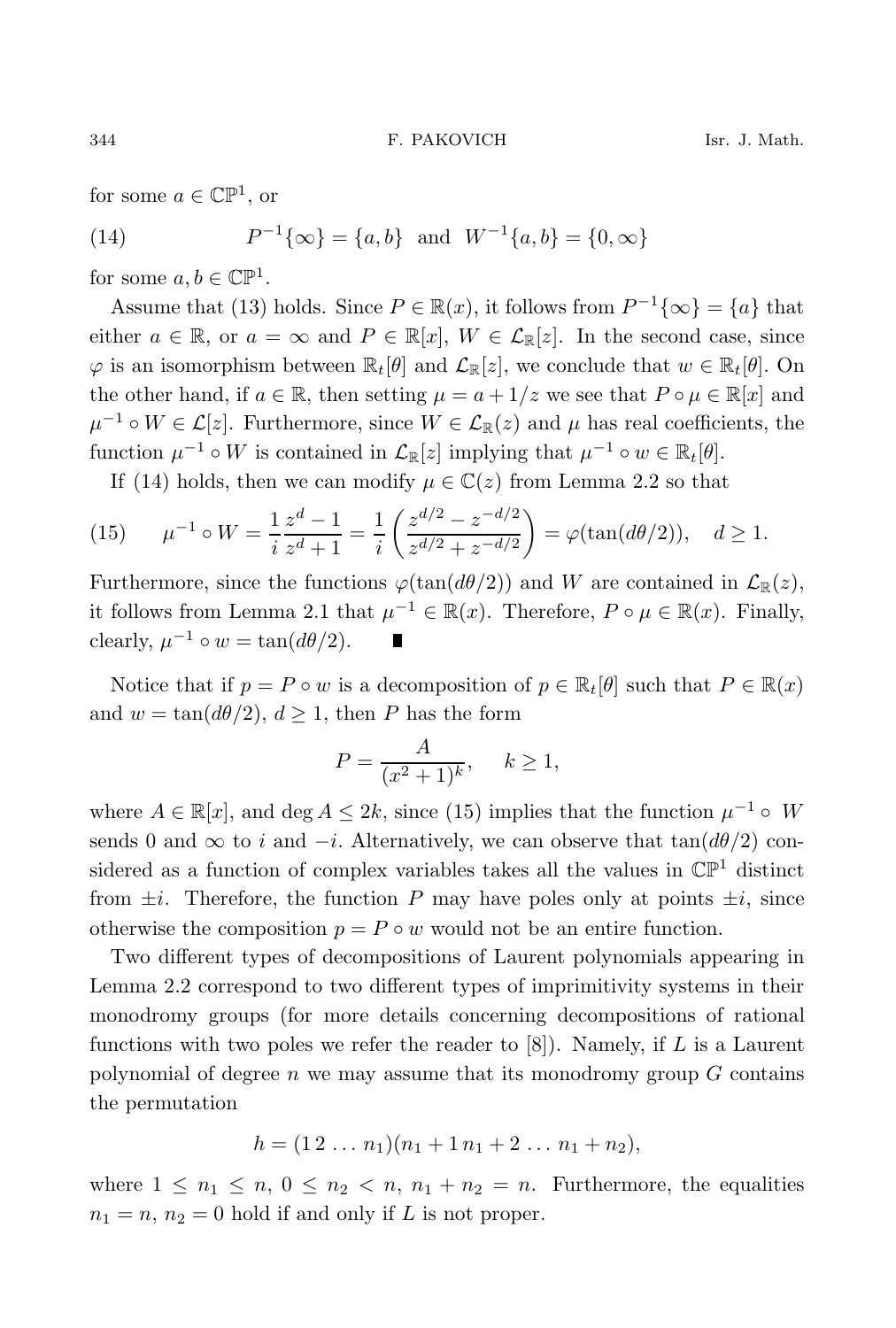Let  $\mathcal E$  be an imprimitivity system of G. Denote by  $W_{i,d}^1$  (resp. by  $W_{i,d}^2$ ) a union of numbers from the segment  $[1, n_1]$  (resp.  $[n_1 + 1, n_1 + n_2]$ ) equal to i by modulo d. Since h permutes blocks of  $\mathcal{E}$ , it is easy to see that either there exists a number  $d|n$  such that any block of  $\mathcal{E}$  is equal to  $W_{i_1,d}^1 \cup W_{i_2,d}^2$  for some  $i_1, i_2, 1 \leq i_1, i_2 \leq d$ , or there exist numbers  $d_1|n, d_2|n$  such that any block of  $\mathcal{E}$  is equal either to  $W_{i_1,d_1}^1$  for some  $i_1, 1 \leq i_1 \leq d_1$ , or to  $W_{i_2,d_2}^2$  for some  $i_2$ ,  $1 \leq i_2 \leq d_2$ . Furthermore, since blocks have the same cardinality, in the second case

(16) 
$$
n_1/d_1 = n_2/d_2.
$$

The imprimitivity systems of the first type correspond to decompositions  $L =$  $A \circ B$ , where A is a polynomial and B is a Laurent polynomial, while imprimitivity systems of the second type correspond to decompositions  $L = A \circ B$ , where A is a proper Laurent polynomial and  $B = z<sup>d</sup>$ .

The following result coincides with Lemma 6.3 of [9]. For the reader's convenience we provide below a self-contained proof.

LEMMA 2.4: Let  $A, B \in \mathbb{C}[z] \setminus \mathbb{C}$  and  $L_1, L_2 \in \mathcal{L}[z] \setminus \mathbb{C}$  satisfy

$$
(17) \t\t A \circ L_1 = B \circ L_2.
$$

*Assume additionally that* deg A = deg B*. Then either there exists a polynomial*  $w \in \mathbb{C}[z]$  of degree one such that

(18) 
$$
B = A \circ w^{-1}, \quad L_2 = w \circ L_1,
$$

*or there exist polynomials*  $w_1, w_2 \in \mathbb{C}[z]$  *of degree one such that* 

(19) 
$$
w_1 \circ L_1 = \left(z^r + \frac{1}{z^r}\right) \circ (az), \quad w_2 \circ L_2 = \left(z^r + \frac{1}{z^r}\right) \circ (a\nu z)
$$

*for some*  $r \in \mathbb{N}$ *,*  $a \in \mathbb{C}$ *, and a root of unity*  $\nu$ *.* 

*Proof.* Let G be the monodromy group of a Laurent polynomial L defined by any of the parts of equality  $(17)$ . Then G has two imprimitivity systems of the first type  $\mathcal{E}_1$  and  $\mathcal{E}_2$ , corresponding to the decompositions in (17). Furthermore, since deg  $A = \deg B$ , the blocks of  $\mathcal{E}_1$  and  $\mathcal{E}_2$  have the same cardinality  $l = \deg L / \deg A$ .

If these systems coincide, then equalities (18) hold for some rational function  $w \in \mathbb{C}(z)$  of degree one which obviously is a polynomial. On the other hand, if they are different, then it is easy to see that the imprimitivity system  $\mathcal{E}_1 \cap \mathcal{E}_2$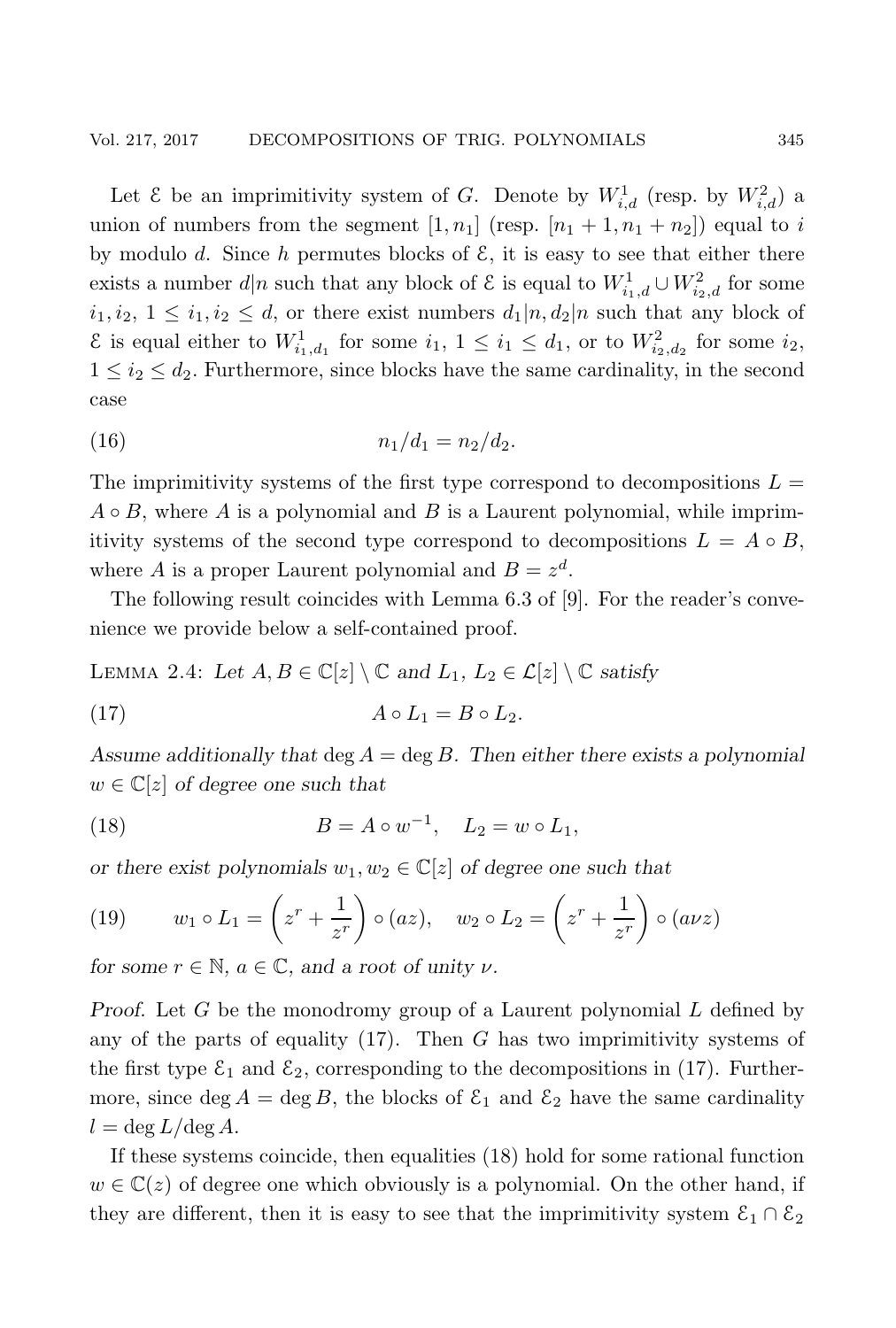belongs to the second type, and has blocks consisting of  $r$  elements, where  $2r = l$ . In particular, L and  $L_1, L_2$  are proper, and the equalities

(20) 
$$
L_1 = \widetilde{L}_1 \circ W, \quad L_2 = \widetilde{L}_2 \circ W
$$

hold for some rational functions  $\widetilde{L}_1, \widetilde{L}_2, W$ , where  $\deg \widetilde{L}_1 = \deg \widetilde{L}_2 = 2$ . Applying now Lemma 2.2 to equalities (20) we conclude that

$$
L_1 = \left(\alpha_0 + \alpha_1 z + \frac{\alpha_2}{z}\right) \circ z^r, \quad L_2 = \left(\beta_0 + \beta_1 z + \frac{\beta_2}{z}\right) \circ z^r,
$$

for some  $\alpha_0, \beta_0 \in \mathbb{C}$ , and  $\alpha_1, \alpha_2, \beta_1, \beta_2 \in \mathbb{C} \setminus \{0\}$ . Furthermore, equality (17) implies that

$$
L_1 = \left(\alpha_0 + \alpha_1 z + \frac{\alpha_2}{z}\right) \circ z^r, \quad L_2 = \left(\beta_0 + \alpha_1 \nu_1 z + \frac{\alpha_2 \nu_2}{z}\right) \circ z^r,
$$

for some roots of unity  $\nu_1, \nu_2$ . The lemma follows now from the equalities

$$
\alpha_0 + \alpha_1 z^r + \frac{\alpha_2}{z^r} = \left(\alpha_0 + \frac{\alpha_1 z}{a^r}\right) \circ \left(z^r + \frac{1}{z^r}\right) \circ (az),
$$
  

$$
\beta_0 + \alpha_1 \nu_1 z^r + \frac{\alpha_2 \nu_2}{z^r} = \left(\beta_0 + \frac{\alpha_1 \nu_1 z}{a^r \nu^r}\right) \circ \left(z^r + \frac{1}{z^r}\right) \circ (a \nu z),
$$

where a and  $\nu$  are complex numbers satisfying  $a^{2r} = \alpha_1/\alpha_2$  and  $\nu^{2r} = \nu_1/\nu_2.$ 

LEMMA 2.5: Let  $L = A \circ L_1$  be a decomposition of  $L \in \mathcal{L}_{\mathbb{R}}[z] \setminus \mathbb{R}$  into a *composition of*  $A \in \mathbb{C}[z]$  *and*  $L_1 = \sum_{n=0}^{n} c_i z^i \in \mathcal{L}[z]$ . *Assume additionally that*  $c_{-n} = 1/c_n$ . Then the leading coefficient of A is real and  $|c_n| = |c_{-n}| = 1$ .

*Proof.* Let  $\alpha$  be the leading coefficient of A and  $d = \deg A$ . Since  $L \in \mathcal{L}_{\mathbb{R}}[z]$ , we have  $\bar{\alpha} \bar{c}_n^d = \alpha c_{-n}^d$  implying that

$$
\bar{\alpha}\bar{c}_n^d = \alpha/c_n^d.
$$

Multiplying this equality by its conjugate we obtain the equality  $(\bar{c}_n c_n)^{2d} = 1$ . Since  $\bar{c}_n c_n = |c_n|^2$  is a real positive number, we conclude that  $c_n \bar{c}_n = 1$  or equivalently that  $|c_n| = 1$ . Now (21) implies that  $\bar{\alpha} = \alpha$ . П

THEOREM 2.1: Let  $L = A \circ L_1$  be a decomposition of  $L \in \mathcal{L}_{\mathbb{R}}[z] \setminus \mathbb{R}$  into a *composition of*  $A \in \mathbb{C}[z]$  *and*  $L_1 \in \mathcal{L}[z]$ . *Then there exists a polynomial*  $v \in \mathbb{C}[z]$ *of degree one such that*  $A \circ v^{-1} \in \mathbb{R}[x]$  *and*  $v \circ L_1 \in \mathcal{L}_{\mathbb{R}}[z]$ *.*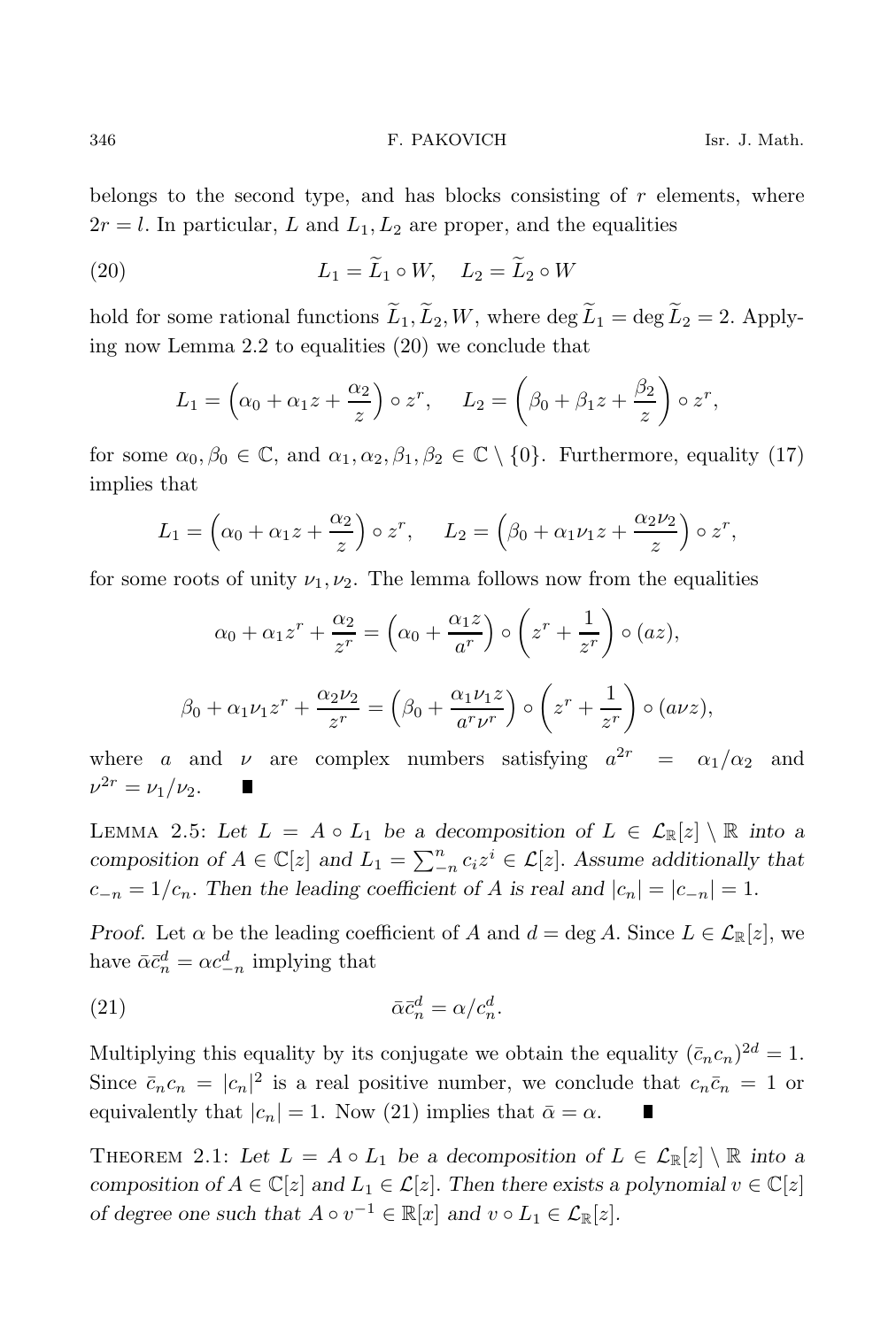*Proof.* Since L belongs to  $\in \mathcal{L}_{\mathbb{R}}[z]$ , the equality

$$
A \circ L_1 = \bar{A} \circ \bar{L}_1 \circ 1/z
$$

holds. Applying Lemma 2.4 to this equality we conclude that there exists a polynomial  $w \in \mathbb{C}[z]$  of degree one such that either

(22) 
$$
w \circ L_1 = cz^r + \frac{1}{cz^r}
$$

for some  $c \in \mathbb{C}$ , or

(23) 
$$
w \circ L_1 = \bar{L}_1 \circ 1/z.
$$

In the first case, it follows from the equalities

(24) 
$$
L = (A \circ w^{-1}) \circ (w \circ L_1)
$$

and (22) by Lemma 2.5 that  $|c| = 1$  implying that  $w \circ L_1 \in \mathcal{L}_{\mathbb{R}}[z]$ . Now equality (24) implies by Lemma 2.1 that  $A \circ w^{-1} \in \mathbb{R}[z]$ . Thus, we can set  $v = w$ .

Consider the second case. Let  $w = az + b$ ,  $a, b \in \mathbb{C}$ , and  $L_1 = \sum_{n=1}^{n} c_i z^i$ ,  $c_i \in \mathbb{C}$ . Then (23) implies the equalities

$$
\bar{c}_{-i} = ac_i, \quad 0 < |i| \le n,
$$

and therefore the equalities

$$
c_{-i} = \overline{ac_i} = \bar{a}ac_{-i}.
$$

Taking  $c_{-i} \neq 0$ , we conclude that  $a\bar{a} = 1$  or equivalently that  $|a| = 1$ . Setting now  $v = \lambda z + \mu$ , where  $\lambda$  satisfies  $\lambda^2 = a$  and  $\mu = \overline{\lambda c_0}$ , one can see easily that  $v \circ L_1 \in \mathcal{L}_{\mathbb{R}}[z]$ . Indeed, the free term of  $v \circ L_1$  is  $\lambda c_0 + \overline{\lambda c_0}$  and therefore is real. For other terms, taking into account that  $\lambda \overline{\lambda} = 1$ , we have

$$
\overline{\lambda c_{-i}} = \overline{\lambda}ac_i = \overline{\lambda}\lambda^2 c_i = \lambda c_i, \quad 0 < |i| \leq n.
$$

Finally, Lemma 2.1 implies as above that  $A \circ v^{-1} \in \mathbb{R}[z]$ .

COROLLARY 2.1: Let  $L = P \circ W$  be a decomposition of  $L \in \mathcal{L}_{\mathbb{R}}[z] \setminus \mathbb{R}$  into a *composition of*  $P, W \in \mathbb{C}(z)$ *. Then there exists a rational function*  $v \in \mathbb{C}(z)$  *of degree one such that*  $P \circ v^{-1} \in \mathbb{R}(x)$  *and*  $v \circ W \in \mathcal{L}_{\mathbb{R}}(z)$ *.* 

*Proof.* Arguing as in the proofs of Lemma 2.2 and Lemma 2.3 we see that there exists a rational function  $\mu \in \mathbb{C}(z)$  of degree one such that either equality (15) holds or  $P \circ \mu$  is a polynomial and  $\mu^{-1} \circ W$  is a Laurent polynomial. In the first case, since  $\mu^{-1} \circ W$  is contained in  $\mathcal{L}_{\mathbb{R}}(z)$ , it follows from Lemma 2.1 that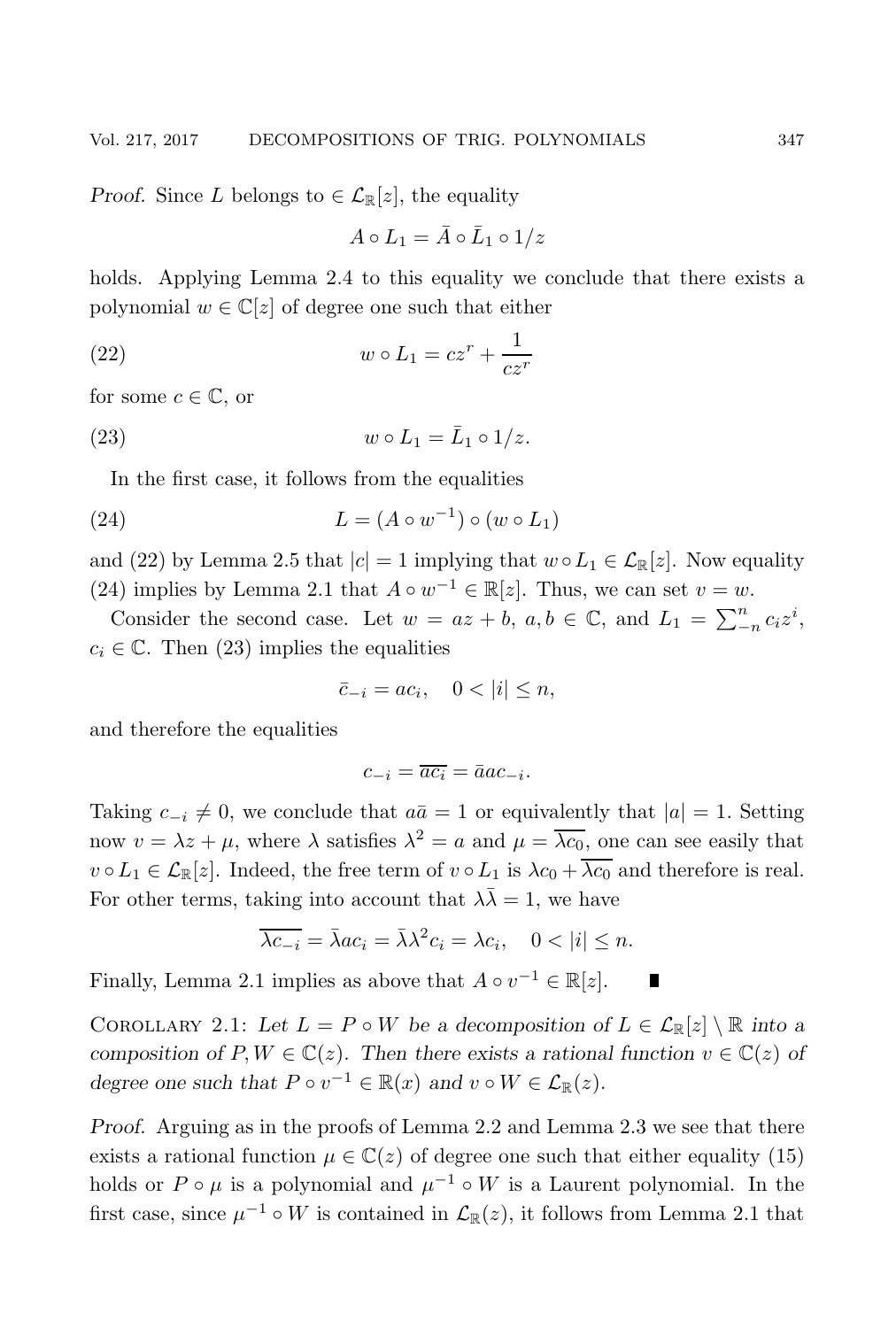$P \circ \mu \in \mathbb{R}(x)$ , so we can set  $v = \mu$ . In the second case the statement follows from Theorem 2.1.

# **3.** Double decompositions in  $\mathbb{R}_t[\theta]$  and in  $\mathbb{C}[z, 1/z]$

For a rational function  $P \in \mathbb{C}(z)$ , two decompositions  $P = A \circ B$  and  $P = \widetilde{A} \circ \widetilde{B}$ , where  $A, B, \widetilde{A}, \widetilde{B} \in \mathbb{C}(z)$ , are called *equivalent* if there exists a function  $\mu \in \mathbb{C}(z)$ of degree one such that

(25) 
$$
\widetilde{A} = A \circ \mu, \quad \widetilde{B} = \mu^{-1} \circ B.
$$

Notice that if both  $\widetilde{A}$  and  $A$  (or  $\widetilde{B}$  and  $B$ ) are polynomials, then  $\mu$  also is a polynomial. In particular, this is the case for most of the equivalences considered below. If the considered rational functions are defined over an arbitrary field, the definition above is modified in an obvious way (below we are only interested in the cases where the ground field is  $\mathbb C$  or  $\mathbb R$ ). Abusing notation, we will use for equivalent decompositions of rational functions the same symbol ∼ as for equivalent decompositions of trigonometric polynomials or polynomials.

We start by recalling some basic facts about polynomial solutions of the equation

$$
(26) \t\t\t A \circ C = B \circ D.
$$

The proposition below reduces a description of solutions of (26) to the case where degrees of A and B as well as of C and D are coprime  $([6])$ .

PROPOSITION 3.1: *Suppose*  $A, B, C, D \in \mathbb{C}[z] \setminus \mathbb{C}$  *satisfy* (26). Then there exist  $U, V, \widetilde{A}, \widetilde{C}, \widetilde{B}, \widetilde{D} \in \mathbb{C}[z],$  where

$$
\deg U = \text{GCD}(\deg A, \deg B), \quad \deg V = \text{GCD}(\deg C, \deg D),
$$

*such that*

$$
A = U \circ \widetilde{A}, \quad B = U \circ \widetilde{B}, \quad C = \widetilde{C} \circ V, \quad D = \widetilde{D} \circ V,
$$

*and*

$$
\widetilde{A}\circ\widetilde{C}=\widetilde{B}\circ\widetilde{D}.
$$

In fact, under an appropriate restriction, Proposition 3.1 remains true if we assume that coefficients of polynomials  $A, B, C, D$  as well as of U, V,  $\widetilde{A}, \widetilde{C}, \widetilde{B}, \widetilde{D}$ belong to an arbitrary field (see [17], Chapter 1, Theorem 5). In particular, Proposition 3.1 remains true if the ground field is R.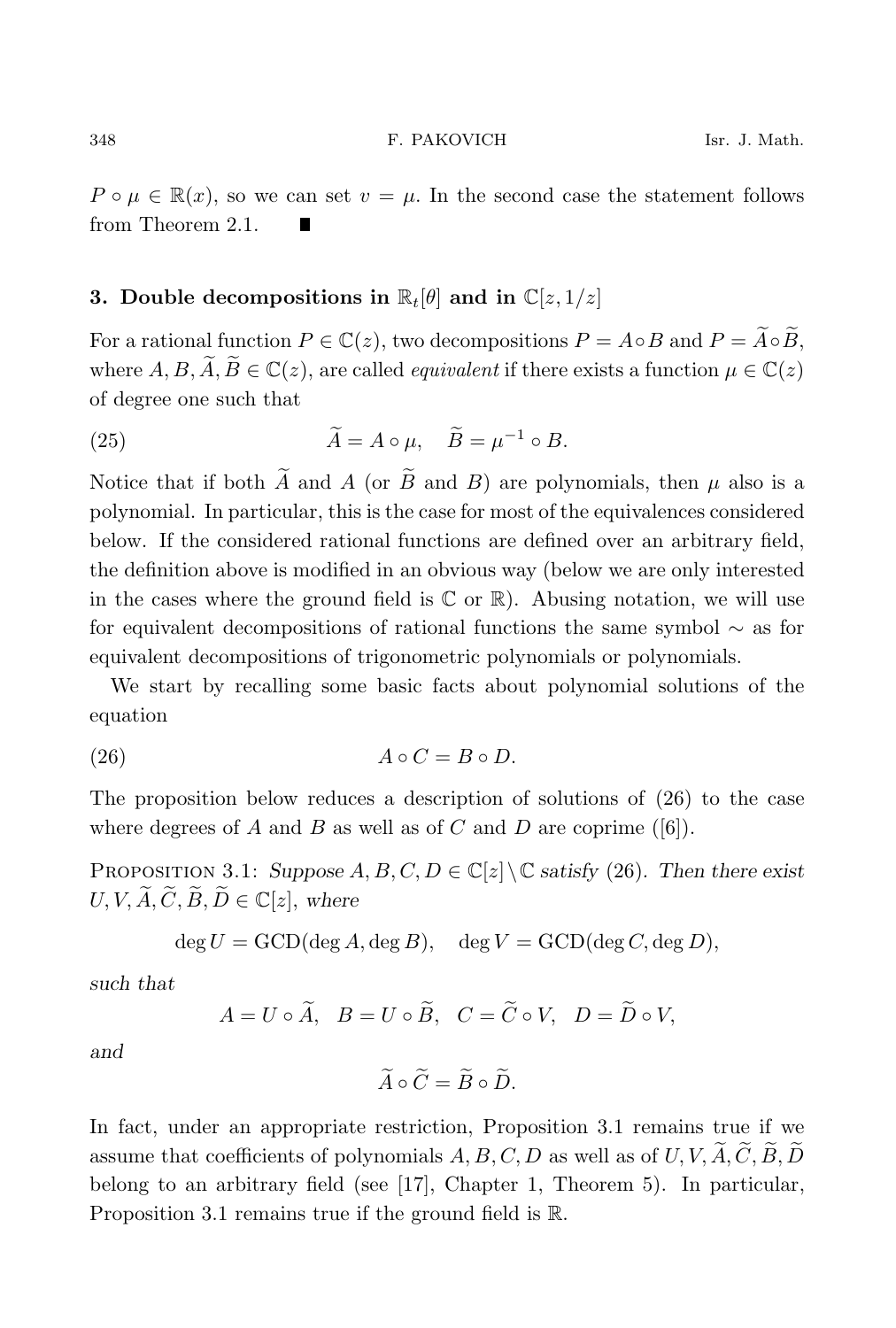The following result obtained by Ritt [16] describes solutions of (26) in the case where the equalities

(27) 
$$
\text{GCD}(\deg A, \deg B) = 1, \quad \text{GCD}(\deg C, \deg D) = 1
$$

hold, and is known as "the second Ritt theorem".

THEOREM 3.1: *Suppose*  $A, B, C, D \in \mathbb{C}[z] \setminus \mathbb{C}$  *satisfy* (26) and (27). Then there *exist*  $U, \widetilde{A}, \widetilde{B}, \widetilde{C}, \widetilde{D}, W \in \mathbb{C}[z]$ , where  $\deg U = \deg W = 1$ , such that

$$
A = U \circ \widetilde{A}, \qquad B = U \circ \widetilde{B}, \qquad C = \widetilde{C} \circ W, \qquad D = \widetilde{D} \circ W, \qquad \widetilde{A} \circ \widetilde{C} = \widetilde{B} \circ \widetilde{D}
$$

*and, up to a possible replacement of* A *by* B *and* C *by* D*, one of the following conditions holds:*

1) 
$$
\widetilde{A} \circ \widetilde{C} \sim z^n \circ z^r R(z^n), \qquad \widetilde{B} \circ \widetilde{D} \sim z^r R^n(z) \circ z^n,
$$

*where*  $R \in \mathbb{C}[z]$ ,  $r \geq 0$ ,  $n \geq 1$ , and  $GCD(n, r) = 1$ ;

$$
\widetilde{A} \circ \widetilde{C} \sim T_n \circ T_m, \qquad \widetilde{B} \circ \widetilde{D} \sim T_m \circ T_n,
$$

*where*  $T_n$ ,  $T_m$  *are Chebyshev polynomials,*  $m, n \geq 1$ , *and*  $GCD(n, m) = 1$ .

Again, this theorem remains true if we assume that coefficients of all polynomials involved are real and, under an appropriate modification, even belong to an arbitrary field (see [18] and [17], Chapter 1, Theorem 8).

Recall now the main result of the decomposition theory of Laurent polynomials (see [9]) concerning solutions of the equation

$$
(28) \t\t P_1 \circ W_1 = P_2 \circ W_2,
$$

where  $P_1, P_2 \in \mathbb{C}[z]$  and  $W_1, W_2 \in \mathbb{C}[z, 1/z]$ , using the notation of [10] (Theorem 3.1). Notice that the main result of [10] (Theorem A) also may be used for a proof of Theorem 1.1. However, the approach based on the results of Section 2 is more general and may be used for a solution of other problems related to decompositions of trigonometric polynomials.

Set

$$
U_n = \frac{1}{2} \left( z^n + \frac{1}{z^n} \right), \quad V_n = \frac{1}{2i} \left( z^n - \frac{1}{z^n} \right).
$$

It is easy to see that the equalities

$$
\cos n\theta = T_n(\cos \theta), \quad \sin n\theta = \frac{1}{n}T'_n(\cos \theta)\sin \theta
$$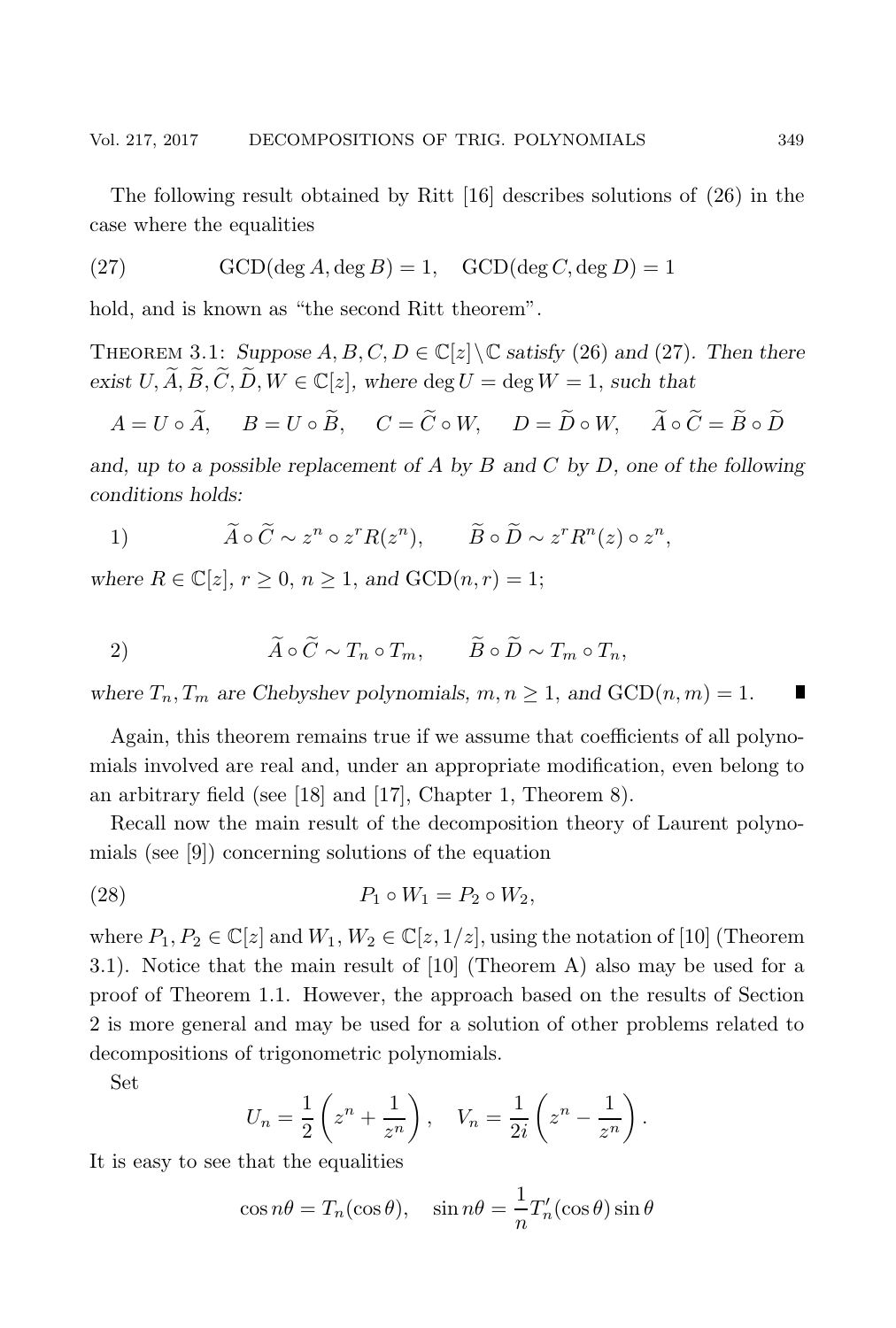and

$$
T_n \circ \frac{1}{2} \left( x + \frac{1}{x} \right) = \frac{1}{2} \left( x^n + \frac{1}{x^n} \right)
$$

imply that

 $U_n = \varphi(\cos n\theta), \quad V_n = \varphi(\sin n\theta).$ 

Furthermore, if  $c = \cos a + i \sin a$ , where  $a \in \mathbb{R}$ , then the equalities

 $\cos (\theta + a) = \cos \theta \cos a - \sin \theta \sin a$ ,  $\sin(\theta + a) = \sin \theta \cos a + \cos \theta \sin a$ 

imply that

(29) 
$$
U_n \circ (cz) = \varphi(\cos(n(\theta + a))), \quad V_n \circ (cz) = \varphi(\sin(n(\theta + a))).
$$

THEOREM 3.2: Let  $P_1, P_2 \in \mathbb{C}[z] \setminus \mathbb{C}$  and  $W_1, W_2 \in \mathbb{C}[z, 1/z] \setminus \mathbb{C}$  satisfy (28). *Then there exist*  $F, \widetilde{P}_1, \widetilde{P}_2 \in \mathbb{C}[z]$  *and*  $W, \widetilde{W}_1, \widetilde{W}_2 \in \mathbb{C}[z, 1/z]$  *such that* 

 $P_1 = F \circ \widetilde{P}_1, \quad P_2 = F \circ \widetilde{P}_2, \quad W_1 = \widetilde{W}_1 \circ W, \quad W_2 = \widetilde{W}_2 \circ W, \quad \widetilde{P}_1 \circ \widetilde{W}_1 = \widetilde{P}_2 \circ \widetilde{W}_2$ and, up to a possible replacement of  $P_1$  by  $P_2$  and  $W_1$  by  $W_2$ , one of the following *conditions holds:*

1)  $\widetilde{P}_1 \circ \widetilde{W}_1 \sim z^n \circ z^r R(z^n), \qquad \widetilde{P}_2 \circ \widetilde{W}_2 \sim z^r R^n(z) \circ z^n,$ 

*where*  $R \in \mathbb{C}[z]$ ,  $r \geq 0$ ,  $n \geq 1$ , and  $GCD(n, r) = 1$ ;

2)  $\widetilde{P}_1 \circ \widetilde{W}_1 \sim T_n \circ T_m, \qquad \widetilde{P}_2 \circ \widetilde{W}_2 \sim T_m \circ T_n,$ 

where  $T_n, T_m$  are Chebyshev polynomials,  $m, n \geq 1$ , and  $GCD(n, m) = 1$ ;

3) 
$$
\widetilde{P}_1 \circ \widetilde{W}_1 \sim z^2 \circ U_1 S(V_1), \qquad \widetilde{P}_2 \circ \widetilde{W}_2 \sim (1-z^2) S^2 \circ V_1,
$$

*where*  $S \in \mathbb{C}[z]$ *;* 

4) 
$$
\widetilde{P}_1 \circ \widetilde{W}_1 \sim -T_{nl} \circ U_m(\varepsilon z), \qquad \widetilde{P}_2 \circ \widetilde{W}_2 \sim T_{ml} \circ U_n,
$$

*where*  $T_{nl}, T_{ml}$  *are Chebyshev polynomials,*  $m, n \geq 1, l > 1, \varepsilon^{nlm} = -1$ *, and*  $GCD(n, m) = 1;$ 

5) 
$$
\widetilde{P}_1 \circ \widetilde{W}_1 \sim (z^2 - 1)^3 \circ \left(\frac{i}{\sqrt{3}}V_2 + \frac{2\sqrt{2}}{\sqrt{3}}U_1\right),
$$

$$
\widetilde{P}_2 \circ \widetilde{W}_2 \sim (3z^4 - 4z^3) \circ \left(\frac{i}{3\sqrt{2}}V_3 + U_2 + \frac{i}{\sqrt{2}}V_1 + \frac{2}{3}\right).
$$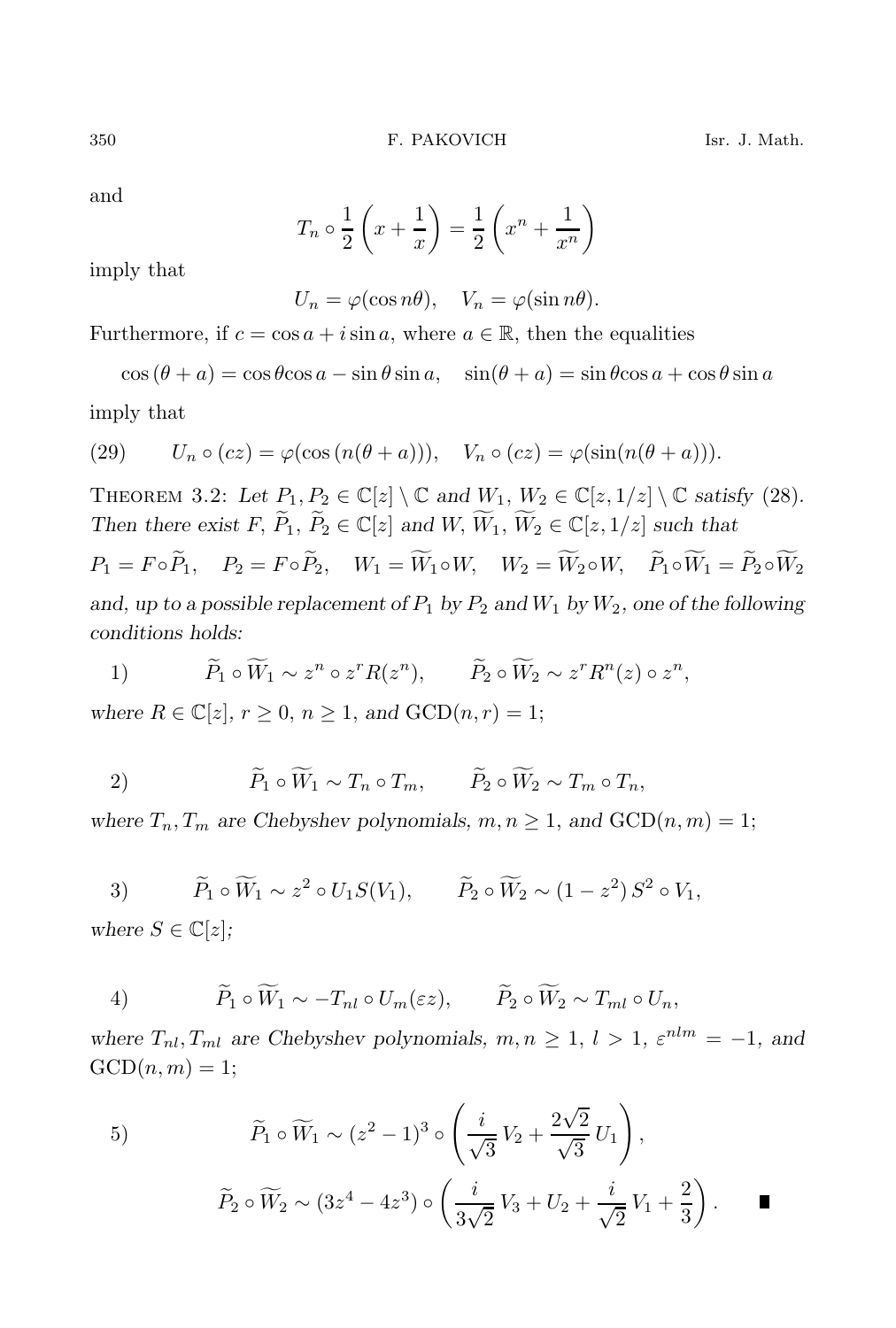Notice that if  $W_1, W_2$  are polynomials, then W also is a polynomial and either 1) or 2) holds, in correspondence with Proposition 3.1 and Theorem 3.1.

*Proof of Theorem 1.1.* Let  $P_1, P_2 \in \mathbb{R}[x]$  and  $w_1, w_2 \in \mathbb{R}_t[\theta]$  satisfy equation (9). Assume first that there exist  $w \in \mathbb{R}_t[\theta]$  and  $\widehat{W}_1, \widehat{W}_2 \in \mathbb{R}[x]$  such that the equalities

(30) 
$$
w_1 = \widehat{W}_1 \circ w, \quad w_2 = \widehat{W}_2 \circ w
$$

hold. Then equality (9) implies the equality

$$
P_1 \circ \widehat{W}_1 = P_1 \circ \widehat{W}_1,
$$

and it is easy to see using the real versions of Proposition 3.1 and Theorem 3.1 that either the case 1, a) or case 1, b) of Theorem 1.1 holds.

Assume now that such w and  $\widehat{W}_1$ ,  $\widehat{W}_2$  do not exist. Set

$$
p = P_1 \circ w_1 = P_2 \circ w_2
$$
,  $L = \varphi(p)$ ,  $W_1 = \varphi(w_1)$ ,  $W_2 = \varphi(w_2)$ ,

and apply Theorem 3.2 to equality (28). Observe that our assumption implies that neither the first nor the second case provided by Theorem 3.2 holds. Indeed, since  $L$  is a proper Laurent polynomial, if one of these cases holds, then the function W also is a proper Laurent polynomial. Therefore, applying Theorem 2.1 to the equality  $W_1 = \widetilde{W}_1 \circ W$ , we conclude that there exists a polynomial  $v \in \mathbb{C}[z]$  of degree one such that  $\widetilde{W}_1 \circ v^{-1} \in \mathbb{R}[x]$  and  $v \circ W \in \mathcal{L}_{\mathbb{R}}[z]$ . Furthermore, applying Lemma 2.1 to the equality

$$
W_2 = (\widetilde{W}_2 \circ v^{-1}) \circ (v \circ W),
$$

we conclude that  $\widetilde{W}_2 \circ v^{-1} \in \mathbb{R}[x]$  implying that (30) holds for

$$
\widehat{W}_1 = \widetilde{W}_1 \circ v^{-1}, \quad \widehat{W}_2 = \widetilde{W}_2 \circ v^{-1}, \quad w = \varphi^{-1}(v \circ W).
$$

Consider now, one by one, all the other cases possible by Theorem 3.2. If 3) holds, then there exist  $\mu_1, \mu_2 \in \mathbb{C}[z]$  of degree one and  $S \in \mathbb{C}[z]$  such that

(31) 
$$
P_1 = F \circ z^2 \circ \mu_1, \quad W_1 = \mu_1^{-1} \circ U_1 S(V_1) \circ W,
$$

and

(32) 
$$
P_2 = F \circ (1 - z^2) S^2 \circ \mu_2, \quad W_2 = \mu_2^{-1} \circ V_1 \circ W,
$$

for some  $F \in \mathbb{C}[z]$  and  $W \in \mathcal{L}[z]$ . Furthermore, it follows from Lemma 2.2 that W necessarily has the form  $W = cz^k, c \in \mathbb{C} \setminus \{0\}.$ 

Let  $\alpha$  be the leading coefficient of the polynomial F, and  $d = \deg F$ . Setting  $\mu_1 = \alpha_1 z + \beta_1$ , where  $\alpha_1, \beta_1 \in \mathbb{C}$ , we see that the coefficients of  $z^{2d}$  and  $z^{2d-1}$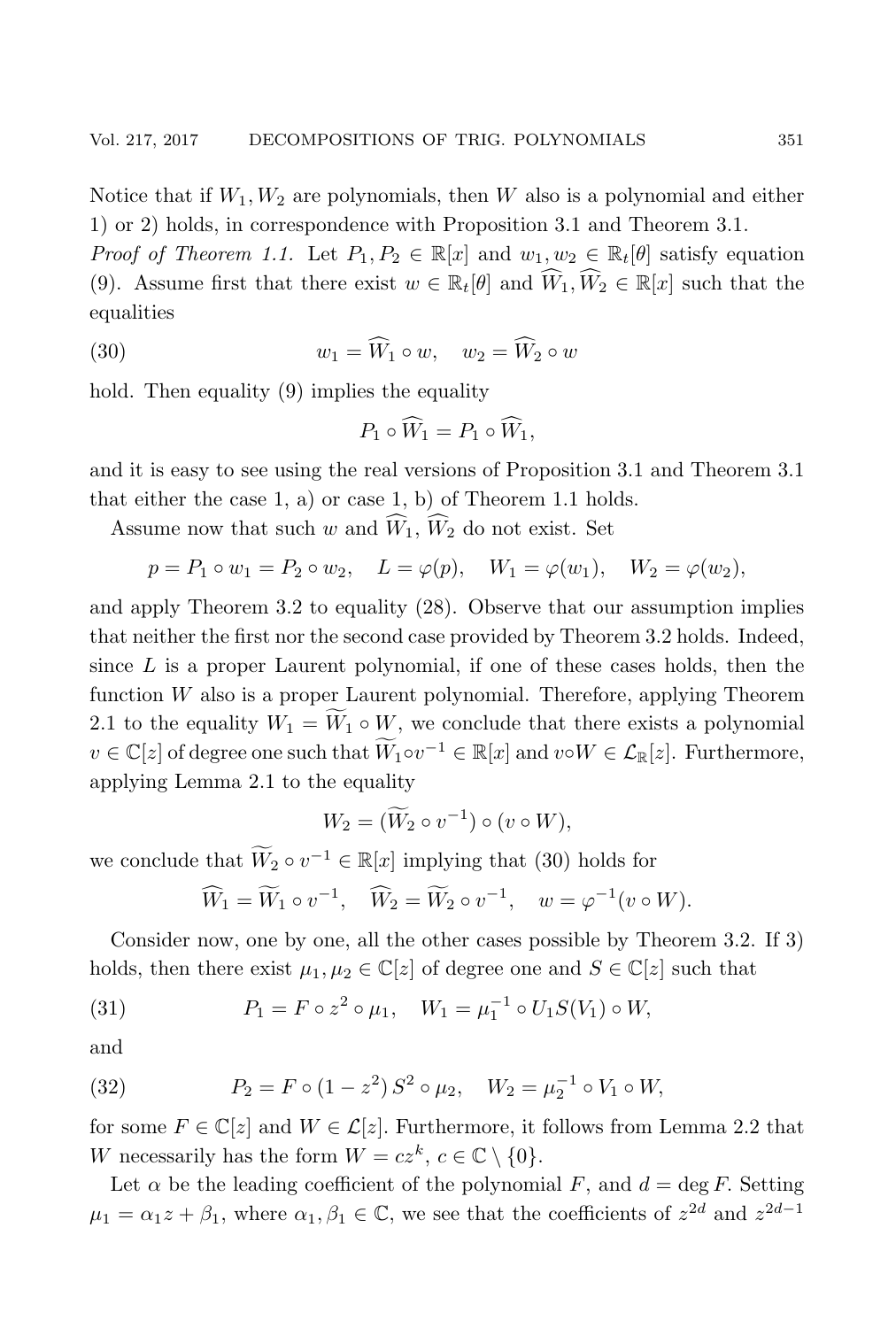of the polynomial  $P_1$  are  $c_{2d} = \alpha \alpha_1^{2d}$  and  $c_{2d-1} = \alpha \alpha_1^{2d-1} \beta_1 2d$ . Therefore, since  $P_1 \in \mathbb{R}[x]$ , the number

$$
\frac{\beta_1}{\alpha_1} = \frac{c_{2d-1}}{2dc_{2d-1}}
$$

is real and hence  $\mu_1 = \alpha_1 \tilde{\mu}$ , where  $\tilde{\mu} = z + (\beta_1/\alpha_1) \in \mathbb{R}[z]$ . Thus, changing  $\mu_1$ to  $\tilde{\mu}$ , F to  $F \circ (\alpha_1^2 z)$ , and S to  $S/\alpha_1$ , without loss of generality we may assume that  $\mu_1 \in \mathbb{R}[x]$ . Since  $\overline{P}_1 = P_1$ , this implies that  $F \in \mathbb{R}[x]$ .

Further, if  $\mu_2^{-1} = \alpha_2 z + \beta_2$ , where  $\alpha_2, \beta_2 \in \mathbb{C}$ , then, since  $W_2$  is contained in  $\mathcal{L}_{\mathbb{R}}[z]$ , the second equality in (32) implies that  $\beta_2 \in \mathbb{R}$  and, by Lemma 2.5, that  $\alpha_2 \in \mathbb{R}$  and  $\bar{c} = 1/c$ . Therefore,  $\mu_2 \in \mathbb{R}[x]$ . Furthermore, since  $\bar{c} = 1/c$ and  $\mu_1 \in \mathbb{R}[x]$ , it follows from  $W_1 \in \mathcal{L}_{\mathbb{R}}[z]$  that  $S \in \mathbb{R}[x]$ . Finally, since  $|c| = 1$ , there exists  $a \in \mathbb{R}$  such that  $c = \cos a + i \sin a$ , implying by (29) that

$$
w_1 = \mu_1 \circ \cos(k\theta + b)S(\sin(k\theta + b)), \quad w_2 = \mu_2 \circ \sin(k\theta + b),
$$

where  $b = ka$ . Thus, equalities (31) and (32) lead to the case 2, a).

Consider now case 4). In this case there exist  $\mu_1, \mu_2 \in \mathbb{C}[z]$  of degree one and  $F \in \mathbb{C}[z]$  such that

(33) 
$$
P_1 = F \circ -T_{nl} \circ \mu_1, \quad W_1 = \mu_1^{-1} \circ U_m(\varepsilon z) \circ W,
$$

and

(34) 
$$
P_2 = F \circ T_{ml} \circ \mu_2, \quad W_2 = \mu_2^{-1} \circ U_n \circ W,
$$

where  $\varepsilon^{nlm} = -1$  and  $W = cz^k$ ,  $c \in \mathbb{C} \setminus \{0\}$ . As above, the second equality in (34) implies that  $\bar{c} = 1/c$  and  $\mu_2 \in \mathbb{R}[x]$ . Then, using  $\mu_2 \in \mathbb{R}[x]$  we see that the first equality in (34) implies that  $F \in \mathbb{R}[x]$ , and using  $\bar{c} = 1/c$  we see that the second equality in (33) implies that  $\mu_1 \in \mathbb{R}[x]$ . Therefore, taking into account formulas (29), we conclude that equalities (33) and (34) lead to the case 2, b).

Let us show finally that the case 5) cannot hold. Assume the inverse. Then

$$
W_1 = \mu \circ \left(\frac{i}{\sqrt{3}}V_2 + \frac{2\sqrt{2}}{\sqrt{3}}U_1\right) \circ (cz^k)
$$
  
= 
$$
\mu \circ \left(\frac{1}{2\sqrt{3}}\left(z^2 - \frac{1}{z^2}\right) + \frac{\sqrt{2}}{\sqrt{3}}\left(z + \frac{1}{z}\right)\right) \circ (cz^k),
$$

where  $\mu = \alpha z + \beta$ ,  $\alpha, \beta, c \in \mathbb{C}$ , and  $\alpha \neq 0$ ,  $c \neq 0$ . Since  $W_1 \in \mathcal{L}_{\mathbb{R}}[z]$ , this implies that

$$
\bar{\alpha}\bar{c}^2 = -\alpha/c^2, \quad \bar{\alpha}\bar{c} = \alpha/c,
$$